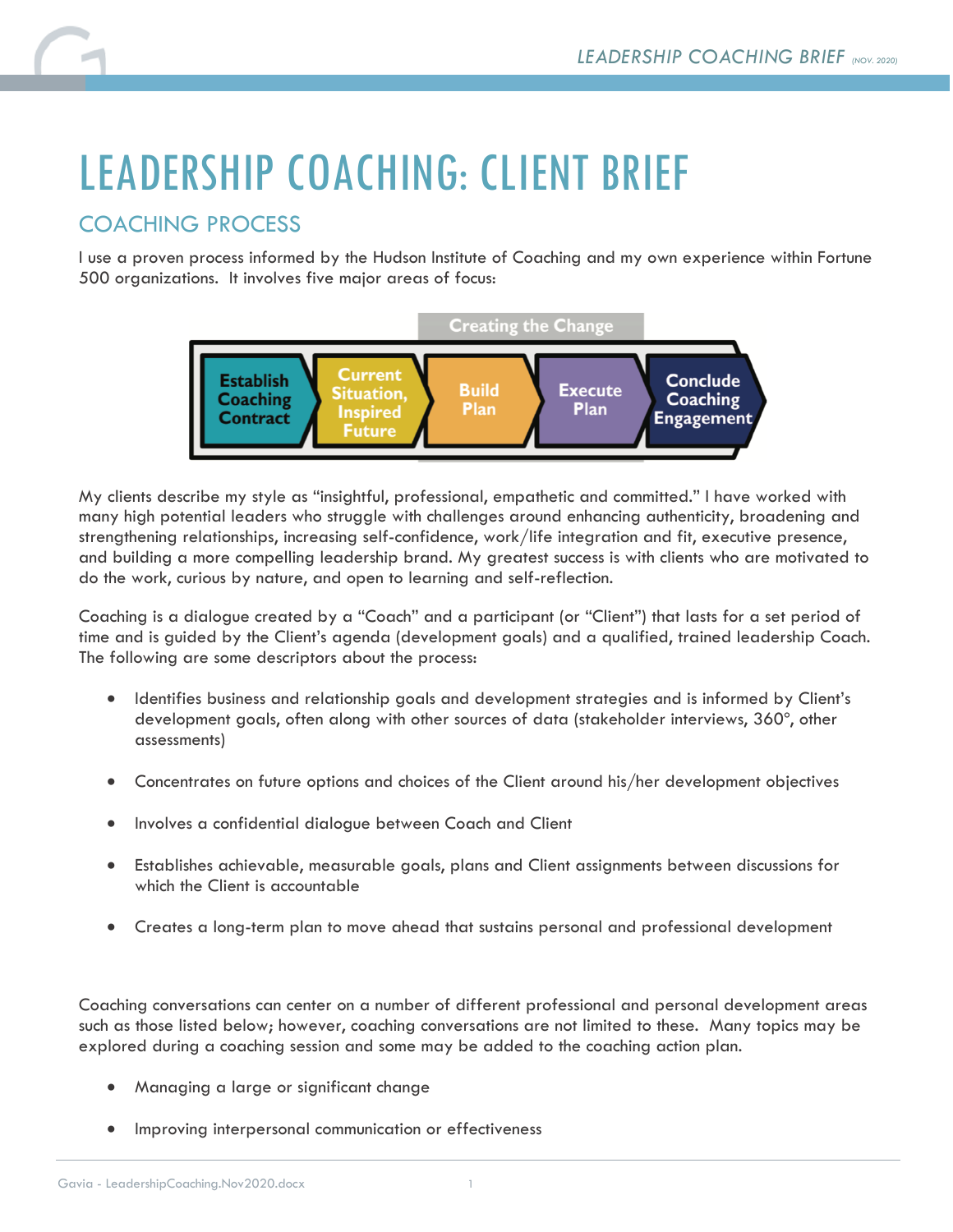- Building relationships with boss/peers/direct reports
- Improving interactions with boss/peers/direct reports
- Becoming a more authentic, present and inspiring leader
- Adjusting one's style to demonstrate more thoughtfulness, caring for others or more strength and firmness
- Balancing operational tactics with strategic focus
- Understanding and managing change
- Evaluating career values, goals, purpose and desired outcomes

A potential Client and Coach will typically meet to have an initial, exploratory discussion to decide what the focus of the coaching engagement might be. Once both agree that there is a Coach-Client "fit", we will discuss the specifics of the engagement.

| <b>Coach's Focus</b>                                                                                                                                                                                                                                                                                                                                                                                                                                        | <b>Client's Focus</b>                                                                                                                                                                                                                                                                                                                                                                                                               | <b>Our Focus Together</b>                                                                                                                                                                                                                                                                                                                                                                                                                                 |
|-------------------------------------------------------------------------------------------------------------------------------------------------------------------------------------------------------------------------------------------------------------------------------------------------------------------------------------------------------------------------------------------------------------------------------------------------------------|-------------------------------------------------------------------------------------------------------------------------------------------------------------------------------------------------------------------------------------------------------------------------------------------------------------------------------------------------------------------------------------------------------------------------------------|-----------------------------------------------------------------------------------------------------------------------------------------------------------------------------------------------------------------------------------------------------------------------------------------------------------------------------------------------------------------------------------------------------------------------------------------------------------|
| Asks open-ended<br>$\bullet$<br>questions, and<br>leads the Client<br>through a proven<br>methodology and<br>process of creating,<br>refining and<br>achieving<br>professional<br>development goals<br>Creates a dialogue<br>$\bullet$<br>- does not try to<br>"fix" anything or<br>provide extensive<br>advice<br>Agrees to hold all<br>information as<br>confidential, unless<br>the Coach is<br>obligated to report<br>a specific as<br>required by law. | Provides the<br>"agenda" for work<br>with the Coach<br>Responds openly<br>and honestly to the<br>Coach's questions<br>Remains present<br>and focused on<br>setting and<br>achieving his/her<br>goals<br>Holds him/herself<br>$\bullet$<br>accountable for<br>making progress<br>towards those goals<br><b>Takes accountability</b><br>for his/her<br>progress, well-<br>being, choices and<br>decisions including<br>completing any | Create an explicit<br>set of objectives<br>and goals<br>Agree to meet on<br>time, as scheduled<br>and agreed to in<br>coaching<br>agreement<br>Hold a series of<br>$\bullet$<br>face-to-face<br>meetings or<br>telephone meetings,<br>with email contact<br>where appropriate<br>Agree to providing<br>at least 24 hours<br>notice for any<br>schedule changes or<br>cancellations<br>Evaluate their<br>$\bullet$<br>partnership every<br>three months to |